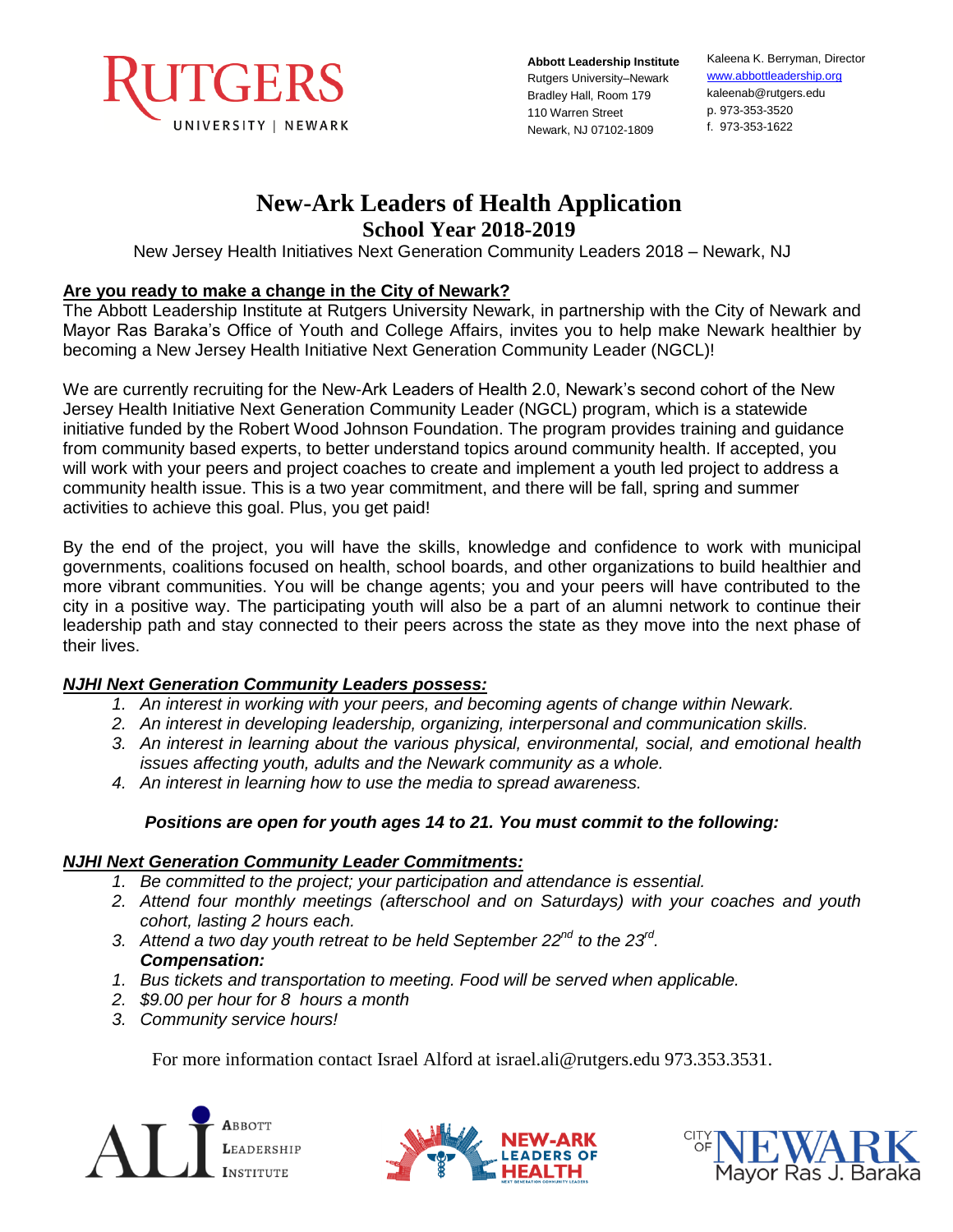

**Abbott Leadership Institute**  Rutgers University–Newark Bradley Hall, Room 179 110 Warren Street Newark, NJ 07102-1809

Kaleena K. Berryman, Director [www.abbottleadership.org](http://www.abbottleadership.org/) kaleenab@rutgers.edu p. 973-353-3520 f. 973-353-1622

# New-Ark Leaders of Health Application School Year 2018-2019

#### **Student Information:**

| Guidance Counselor's Phone Number<br>Counselor's Email |  |  |                                                                                                                                                                                                                                     |
|--------------------------------------------------------|--|--|-------------------------------------------------------------------------------------------------------------------------------------------------------------------------------------------------------------------------------------|
|                                                        |  |  |                                                                                                                                                                                                                                     |
|                                                        |  |  | Do you qualify for Free/ Reduced Lunch? Yes or No                                                                                                                                                                                   |
|                                                        |  |  |                                                                                                                                                                                                                                     |
|                                                        |  |  | Activities participated in within the last two years:                                                                                                                                                                               |
|                                                        |  |  |                                                                                                                                                                                                                                     |
|                                                        |  |  |                                                                                                                                                                                                                                     |
|                                                        |  |  |                                                                                                                                                                                                                                     |
|                                                        |  |  |                                                                                                                                                                                                                                     |
|                                                        |  |  |                                                                                                                                                                                                                                     |
|                                                        |  |  |                                                                                                                                                                                                                                     |
|                                                        |  |  |                                                                                                                                                                                                                                     |
|                                                        |  |  |                                                                                                                                                                                                                                     |
|                                                        |  |  |                                                                                                                                                                                                                                     |
|                                                        |  |  |                                                                                                                                                                                                                                     |
|                                                        |  |  |                                                                                                                                                                                                                                     |
|                                                        |  |  | <b>CITY</b>                                                                                                                                                                                                                         |
|                                                        |  |  | Name <b>Manne</b> Manne Manne Manne Manne Manne Manne Manne Manne Manne Manne Manne Manne Manne Manne Manne Manne Manne Manne Manne Manne Manne Manne Manne Manne Manne Manne Manne Manne Manne Manne Manne Manne Manne Manne Manne |